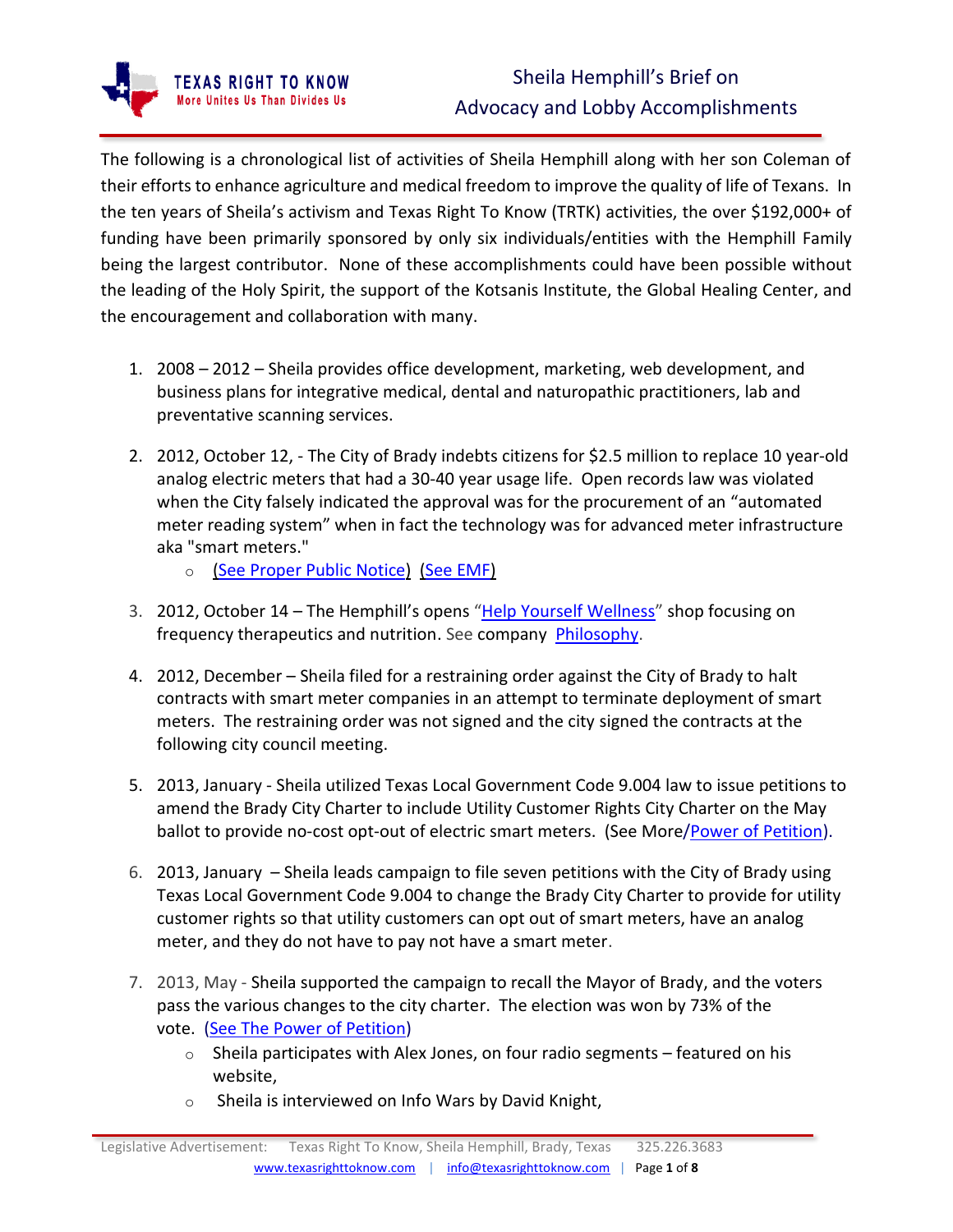

- $\circ$  Sheila is featured in numerous radio and film interviews and speaks often before conservative groups.
- $\circ$  Sheila's speech on Texas Local Government Code 9.004 is noticed by Kelly Cannon, who gathered 10,000 signatures to stop red light cameras in Arlington, Texas. Five years later, Governor Greg Abbott signed legislation to ban red light cameras in Texas (2019).
- 8. 2013, May 20, Story by Texas Tribune. www.texastribune.org > 2013/05/20 > towns-sayno As Towns Say No, Signs of Rising Resistance to Smart Meters ...
- 9. 2013, May 26 Texas Tribune story picked up by New York Times. The Texas Tribune As Towns Say No, Signs of Rising Resistance to Smart Meters By Chris Hooks May 18, 2013 BRADY, Tex. — In October, the City Council of this Central Texas town voted www.nytimes.com › 2013/05/26 › As Towns Say No, Signs of Rising Resistance to Smart **Meters**
- 10. 2013, May Sheila testified before the Senate Business and Commerce committee on smart meters.
- 11. 2014, June Sheila advocated for Medical Cannabis at the Texas Republican Convention in Ft. Worth, and presents a booth on the hazards of smart meters.
- 12. 2015, January Sheila and Coleman Hemphill lead the newly formed Texas Hemp [Industries Association](http://www.texashia.org/) producing volumes of [information](https://www.texashia.org/information) to spearhead legislation for the legalization of hemp.
- 13. 2016, June TRTK sponsors three booths at the Texas Republican Convention in Ft. Worth, 1) Texas Right To Know on wireless hazards, 2) [Texas Hemp Industries Association,](http://www.texashia.org/) 3) Voter [Integrity](https://www.texasrighttoknow.com/save-our-vote) – "Save Our Vote" and one booth at the Democratic Convention on San Antonio combining all three issues above.
- 14. 2016, June Sheila is invited testimony before the Texas House State Affairs Committee and submits [comprehensive 80 page report](https://tlchouse.granicus.com/MediaPlayer.php?view_id=37&clip_id=12085&starttime=11231) on reported issues regarding smart meters.
- 15. 2016, November Texas Medical Board (TMB) is under Sunset review. Sheila hosts the ["TMB Don't Mess with Me"](https://www.texasrighttoknow.com/_files/ugd/0cceca_745665ee98b14b038b84ac6f9f7b2639.pdf) campaign with a Health Freedom rally on the steps of the Capitol while the Sunset Committee was hearing testimony on the Texas Medical Board. [See submitted initiatives to Sunset Committee and videos](file:///C:/Users/info/AppData/Local/Microsoft/Windows/INetCache/Content.Outlook/GVOQLJOA/See%20submitted%20initiatives%20to%20Sunset%20Committee%20and%20videos%20https:/www.texasrighttoknow.com/tmb-medical-freedom)  [https://www.texasrighttoknow.com/tmb-medical-freedom](file:///C:/Users/info/AppData/Local/Microsoft/Windows/INetCache/Content.Outlook/GVOQLJOA/See%20submitted%20initiatives%20to%20Sunset%20Committee%20and%20videos%20https:/www.texasrighttoknow.com/tmb-medical-freedom)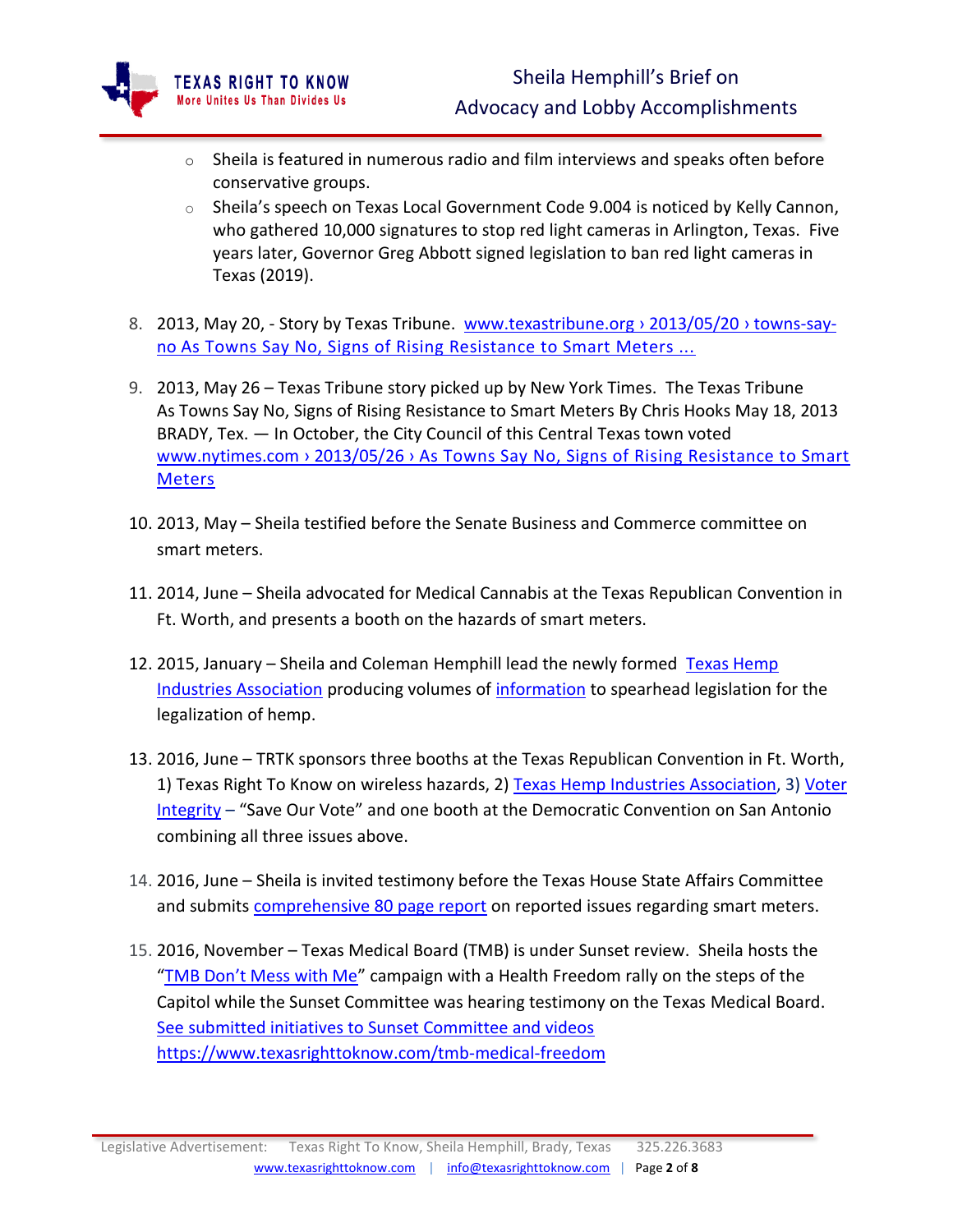

XAS RIGHT TO KNOW **More Unites Us Than Divides Us** 

- 17. 2016, Dec. 2 Infowars contacted Sheila and Coleman for an interview about our Texas Medical Freedom initiative and the abuses of the Texas Medical Board (TMB) against integrative physicians and the "TMB Don't Mess With Me" Rally.
- 18. 2016, September Sponsored an event at Texas Tech educating on hemp for food, feed, fuel and fiber.
- 19. 2017, January formed [Texas Right To Know](http://www.texasrighttoknow.com/) DBA of United Support Services, Inc. S-Corp.
- 20. **2017, March 3 – Sheila and Coleman testify at the Texas Medical Board meeting with comments on the [Burzynski case.](https://www.youtube.com/watch?v=Uiii2FejMo8) MUST SEE!**
	- $\circ$  Sheila researches the complaint and litigation issues regarding the TMB and identifies there is no policy in place to file complaints against the agency.
	- o Sheila attended all but one medical board meeting from 2016 to June of 2020 with most recent in March of 2022.
- 21. 2017, April Sponsor dinner at Jacoby's for legislators regarding hemp legislation.
- 22. 2017, July Sheila testified regarding industrial hemp before the US Agriculture Committee Listening Session in San Angelo Texas – [minute marker 3:10:39](https://www.youtube.com/watch?v=FBiOOxuuIaM&t=11424s)
- 23. 2017, September Sheila hosts two-day event, protesting the World Conference on Vaccines in Houston, Texas. Sheila was moderator for a panel of researchers, PhDs and physicians, speaking on Vaccine Syndrome and the devastating effects of Anthrax vaccine on Gulf War soldiers. World renowned panel speakers included Del Big Tree, Informed Consent Action Network, Stephanie Seneff, PhD MIT, Judy Mikovits, PhD, Truth Champion, Author of Plague, Plague of Corruption, Ending Plague and state Representative Bill Zedler.
- 24. 2017 2018 Sheila brought the Texas Medical Board (TMB) and Texas law makers information that the TMB had no complaint process in place. Physician complaints and decades of violations of constitutional rights and abuses went unaddressed. It was not until [July 2, 2018](https://www.tmb.state.tx.us/idl/D6BDC6DA-6788-B580-EA2D-8305A2E41BEB) that the TMB issued a policy for filing complaints against the agency.
- 25. 2018, April TEXAS RIGHT TO KNOW COMMENTS AND RECOMMENDATIONS REGARDING TEXAS SUNSET COMMISSION REPORTS FOR THE 2018 – [2019 REVIEW OF THE TEXAS](https://www.texasrighttoknow.com/_files/ugd/0cceca_8072e5c5b0004f3b9da7885d6ec0573f.pdf)  [MEDICAL BOARD](https://www.texasrighttoknow.com/_files/ugd/0cceca_8072e5c5b0004f3b9da7885d6ec0573f.pdf)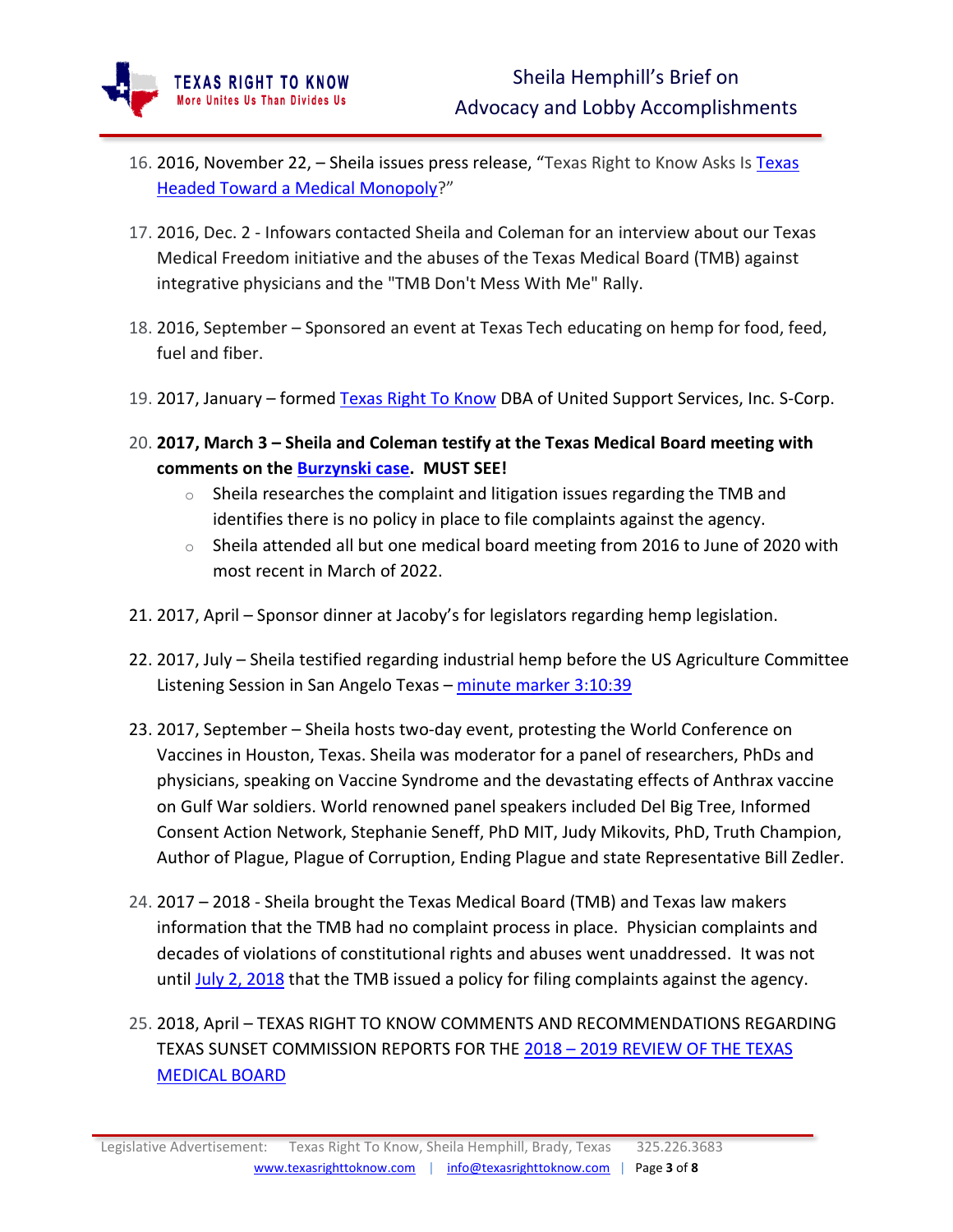- 26. 2018, April Press Release, "Sunset Commission Members Submit [Recommendations to](https://www.prnewswire.com/news-releases/sunset-commission-members-submit-recommendations-to-reform-the-texas-medical-board-300651915.html?tc=eml_cleartime)  [Reform the Texas Medical Board](https://www.prnewswire.com/news-releases/sunset-commission-members-submit-recommendations-to-reform-the-texas-medical-board-300651915.html?tc=eml_cleartime)"
- 27. 2018, April 25 Letter t[o Sunset Committee](https://www.texasrighttoknow.com/_files/ugd/0cceca_d3886b580e304c269fd7bc518eaebd56.pdf) urging for trial de novo at district court suits following SOAH.
- 28. 2018, June Sponsored booth at Republican Convention in San Antonio focusing on [Functional Medicine.](https://www.texasrighttoknow.com/functionalmedicine)
- 29. 2018, October 3 Sheila testified before the [Department of State Health Services](https://www.youtube.com/watch?v=5r4JWD_XX5M&t=1s) regarding industrial hemp regulations.
- 30. 2019, January Sheila was approached by nurses who stated the Board of Nursing (BON) was even worse than the Texas Medical Board. Sheila emailed the BON executive director and a BON policy was established on the [BON website](https://www.bon.texas.gov/Registering_Complaint_Against_the_BON.asp.html) by May of 2019.

Both boards are appointed by the Governor's office, however there is no policy to report complaints to the Governor's office.

Both the TMB and BON policies direct individuals to "complain to the agency, about the agency, to be resolved … by the agency." However, it should be noted that the directives to both of these agencies are delegated by the legislature. State legislators must establish oversight of these agencies – and the agencies themselves, recognize the need. THERE IS NO STATE ENTITIY THAT HAS A HISTORICAL ACCOUNT OF TMB OR BON COMPLAINTS COMING FROM PATIENTS, PHYSICIANS OR NURSES. Sheila has intervened not only for physicians but also for patients and continues to work on this issue.

- 31. 2019, June The Texas hemp law was passed five years later. Senate hearing for [HB 1325](https://tlcsenate.granicus.com/MediaPlayer.php?view_id=45&clip_id=14426&starttime=2305) Senator Charles Perry's statement, "If it weren't for the Hemphill's, Sheila and Coleman, I don't think the hemp bill would be before us today…" [Sheila's testimony](https://tlcsenate.granicus.com/MediaPlayer.php?view_id=45&clip_id=14426&starttime=3275).
	- $\circ$  2019, August organized venue, speakers, caterers, registration and funded first West Texas [Hemp Conference](https://www.youtube.com/watch?v=XauUlThUuP8&t=6s) in San Angelo, Texas focusing on growing practices and legislative requirements.
	- o 2019, October conducted similar [East Texas Hemp Conference](https://www.texashia.org/etx-agenda) in Brenham, Texas
	- $\circ$  2020 hired consultant to help activate interest of auto, building industries for hemp use.
	- o Currently, the Texas Hemp Industry Association is mostly dormant regarding membership and conferences, while the majority of communicating for hemp legislation is led by Coleman.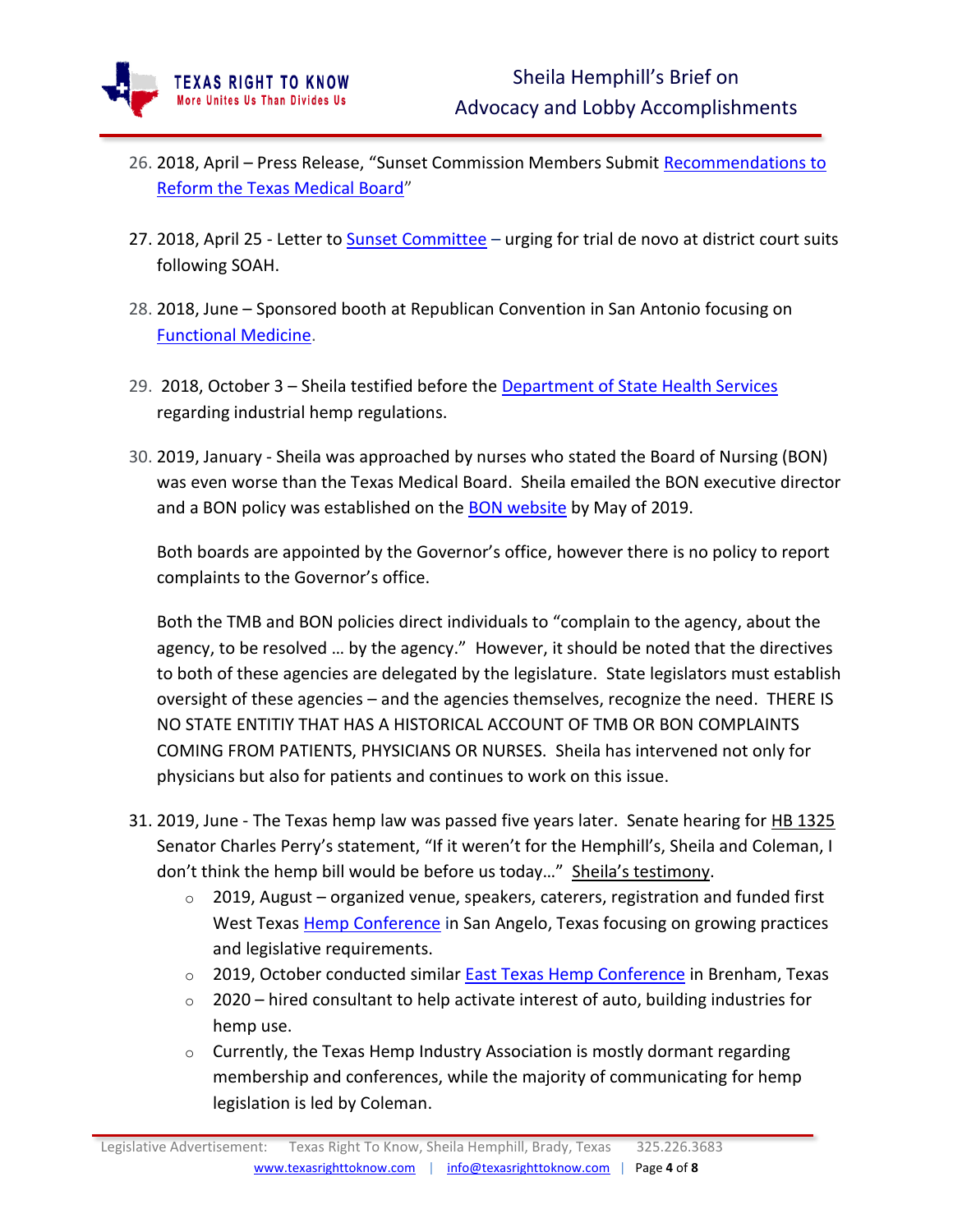- 32. 2019, December 4 Sheila roughly transcribed highlights and minute markers from the Senate [Select Committee on Mass Violence](https://www.texasrighttoknow.com/massviolence) Prevention and Community Safety. Sheila developed [power](https://www.texasrighttoknow.com/_files/ugd/0cceca_6c71d983bef84ebb88036e9c1b95502c.pdf)  [point presentation](https://www.texasrighttoknow.com/_files/ugd/0cceca_6c71d983bef84ebb88036e9c1b95502c.pdf) contrasting the invited testimony with opposing expect opinion.
- 33. 2019, December At the December TMB meeting, TMB President misinterprets stem cell law. Sheila issues her "[email crusade](https://www.texasrighttoknow.com/_files/ugd/0cceca_7c6f85fdfb664d35ac7a03d604bcf774.pdf)" to legislators warning of pending prosecution of physicians prescribing stem cells. See below \*\*\*\*. [2019 TMB December bulletin](https://www.tmb.state.tx.us/dl/26445AF8-A58F-D4F8-2815-DDADA06FBA3D) brought clarity to the Stem cell confusion discussed at the TMB meeting.
- 34. 2020, April 1 After being told by Dr. Constantine, "Gus" Kotsanis, "Don't worry about this virus, ozone will take care of it – but don't talk about ozone…They kill people over ozone."
	- $\circ$  Sheila interviews [Dr. Marianno Franzini,](https://www.youtube.com/watch?v=ClpjwuoPPAo) President of the Scientific Society of Oxygen-Ozone Therapy (SIOOT) International, and Dr. Professor Luigi Valdenassi, toxicologist, University of Pavia, SIOTT. With Dr. Robert Rowen regarding effective ness of Ozone.
	- $\circ$  Sheila issues press release 4/2/20 Texas Right to Know Calls on US to [Consider](https://www.prnewswire.com/news-releases/texas-right-to-know-calls-on-us-to-consider-covid-19-ozone-therapy-after-it-shows-promise-in-italy-301034221.html) [COVID-19](https://www.prnewswire.com/news-releases/texas-right-to-know-calls-on-us-to-consider-covid-19-ozone-therapy-after-it-shows-promise-in-italy-301034221.html) Ozone Therapy After It Shows Promise in Italy
- 35. 2020, June Sheila submits 190.8 (A) rule change request to Texas Medical Board See [link](https://www.youtube.com/watch?v=Qb4Av7rCY0U&t=1s)  [to video.](https://www.youtube.com/watch?v=Qb4Av7rCY0U&t=1s)

On behalf of the public, who the TMB is responsible to protect per the TMB mission statement, I am requesting a rule change to 190.8 (A) to be presented to the TMB board at the upcoming June board meeting.

## **Current rule language:**

*(A) failure to treat a patient according to the generally accepted standard of care;* **Proposed rule change:**

*(A) failure to treat a patient according to the generally accepted standard of care without patient informed consent.*

TMB **issues favorable opinion regarding the use of ozone and other treatments for COVID**.

o Sheila issues press release - *[6/23/20](https://www.prnewswire.com/news-releases/texas-medical-board-clarifies-access-to-ozone-therapy-for-the-treatment-of-covid-19-301081833.html) - Texas Medical Board Clarifies Access To Ozone Therapy for the [Treatment](https://www.prnewswire.com/news-releases/texas-medical-board-clarifies-access-to-ozone-therapy-for-the-treatment-of-covid-19-301081833.html) of COVID-19.*

Press release stimulates national and international interaction from Italy, Spain and Wuhan.

o Sheila works with national and international team to pursue FDA IND application for ozone for COVID treatment with largest teaching hospital in Florida.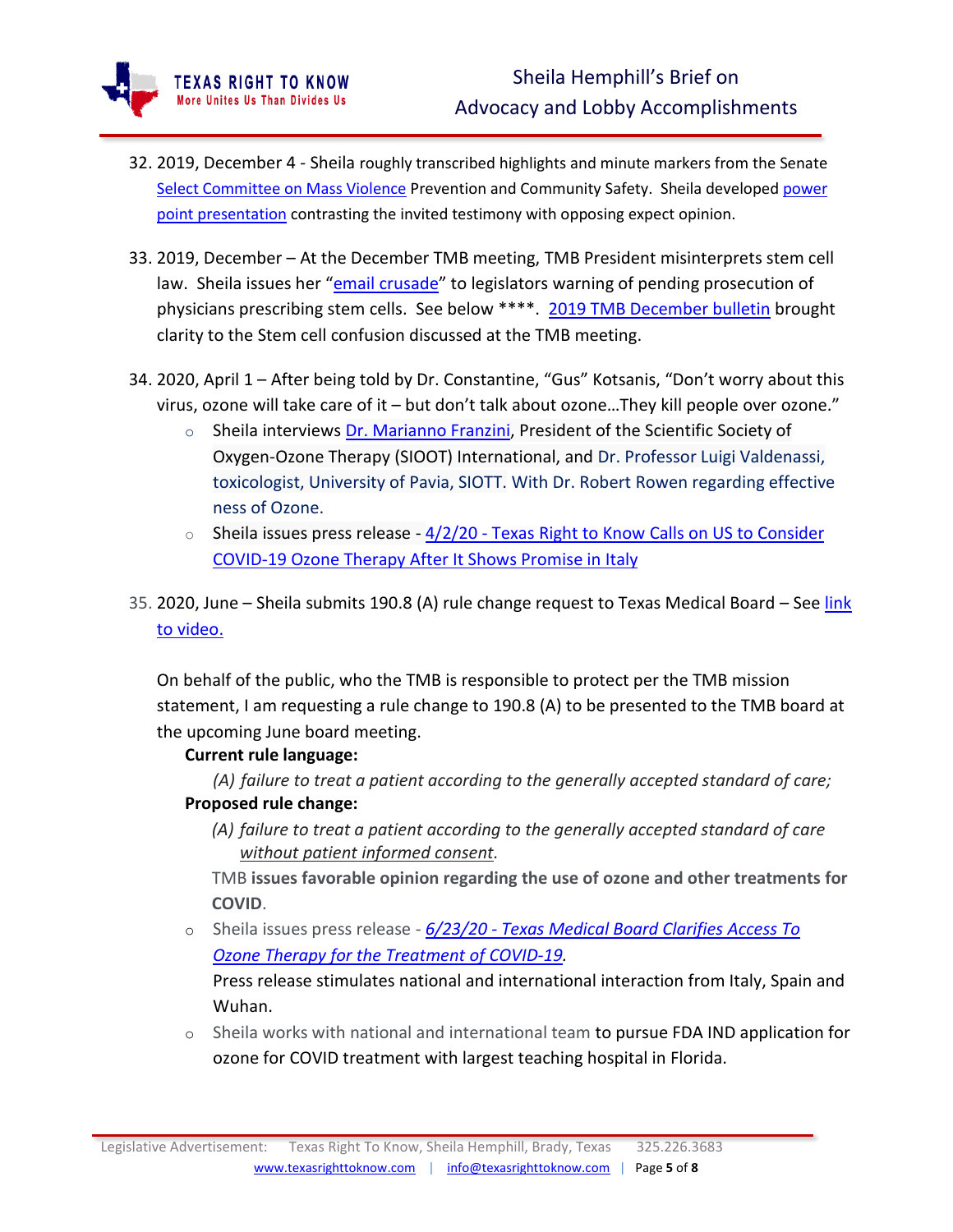- 36. 2020, July Sheila collates over forty reports of ozone effectiveness from around the world[. 071720-TRTK](https://www.texasrighttoknow.com/_files/ugd/0cceca_7823a6d9150c4a8aacd9e154a080d7cc.pdf) Summary Report - Document Thread
- 37. 2020, July 31 TMB issues press release stimulated from Sheila's June rule change request.

*TMB Press [Release](http://www.tmb.state.tx.us/dl/838FA479-6E96-B2B6-BD93-2BE72FA900D9) TMB clarifies any therapy is [available](http://www.tmb.state.tx.us/dl/838FA479-6E96-B2B6-BD93-2BE72FA900D9) under CAM rules*

- 38. 2021 Jan May Legislative session Sheila has been relentless in attendance and providing [testimony](https://www.texasrighttoknow.com/testimonies) at hearings, committee staff meeting and legislator meetings, etc.
- 39. 2021, March 10 Sheila Hemphill gives March 10, 2021 WARNING [Testimonies](https://tlcsenate.granicus.com/MediaPlayer.php?view_id=49&clip_id=15441&entrytime=18216) at Texas Senate Health and Human Services (HHS) Committee regarding [SARS-CoV-2](https://tlcsenate.granicus.com/MediaPlayer.php?view_id=49&clip_id=15441&entrytime=18216) containing sequences of HIV, PRRA and prion-like structures with [bioweapon](https://tlcsenate.granicus.com/MediaPlayer.php?view_id=49&clip_id=15441&entrytime=18216) capacity
- 40. Sheila develops and delivers to legislators and staff graphics depicting function and visual aspects asking "[Is SARS-Cov-2 a Bioweapon](https://www.texasrighttoknow.com/_files/ugd/0cceca_815febd041a3472c9f6cb29378a9550c.pdf)" with associated links to studies and reports from the [Vaccine Adverse Events Reporting System.](https://www.texasrighttoknow.com/_files/ugd/0cceca_b940dd7f80d9476e92c200509edbcf96.pdf)
- 41. 2021 August Special session Sheila distributed to the offices of all the Texas legislators & other Texas government officials the 77-page report, [The Omega Brief,](http://www.theomegabrief.com/) which she collated based on the research of Dr. David Martin and his July 11, 2021 interview with Reiner Fuellmich on the patents on the SARS, which dates back several years providing proof of the COVID Plandemic.
	- o Sheila issues press release, "*[Texas State Elected Officials Received Notice of](https://www.prnewswire.com/news-releases/texas-state-elected-officials-received-notice-of-pandemic-criminal-conspiracy-and-racketeering-301359113.html)  [Pandemic Criminal Conspiracy and Racketeering](https://www.prnewswire.com/news-releases/texas-state-elected-officials-received-notice-of-pandemic-criminal-conspiracy-and-racketeering-301359113.html)*"
	- $\circ$  Sheila works with local individuals to deliver The Omega Brief to the 254 County Commissioners, City Councils, School and Hospital boards.
- 42. 2021 October Special session Sheila was the whistle blower to the Texas legislators & other government officials in Austin about the "Trojan horse" in the SB 8 Coronavirus relief [and recovery funds](https://www.texasrighttoknow.com/_files/ugd/0cceca_843fe7f1846c4ef792ecb30ada96d54c.pdf) that jeopardizes the sovereignty of every city/county/business who signs the US Treasury contracts & makes the recipients subservient to executive order by contract.
- 43. The US Department of Treasury contract for these funds is **outside of state law and Legislators who voted for SB 8 were not alerted to the contract terms and conditions until October 6, 2021 as disclosed in the House Appropriations Committee hearing.** The SB 8 bill passed both the Senate and House on October 15th. It was signed by the House at 1:39 AM in the early morning of October 19th, the last day of the third special session.

On 10/23/21, SB 8 was sent to the Comptroller's office.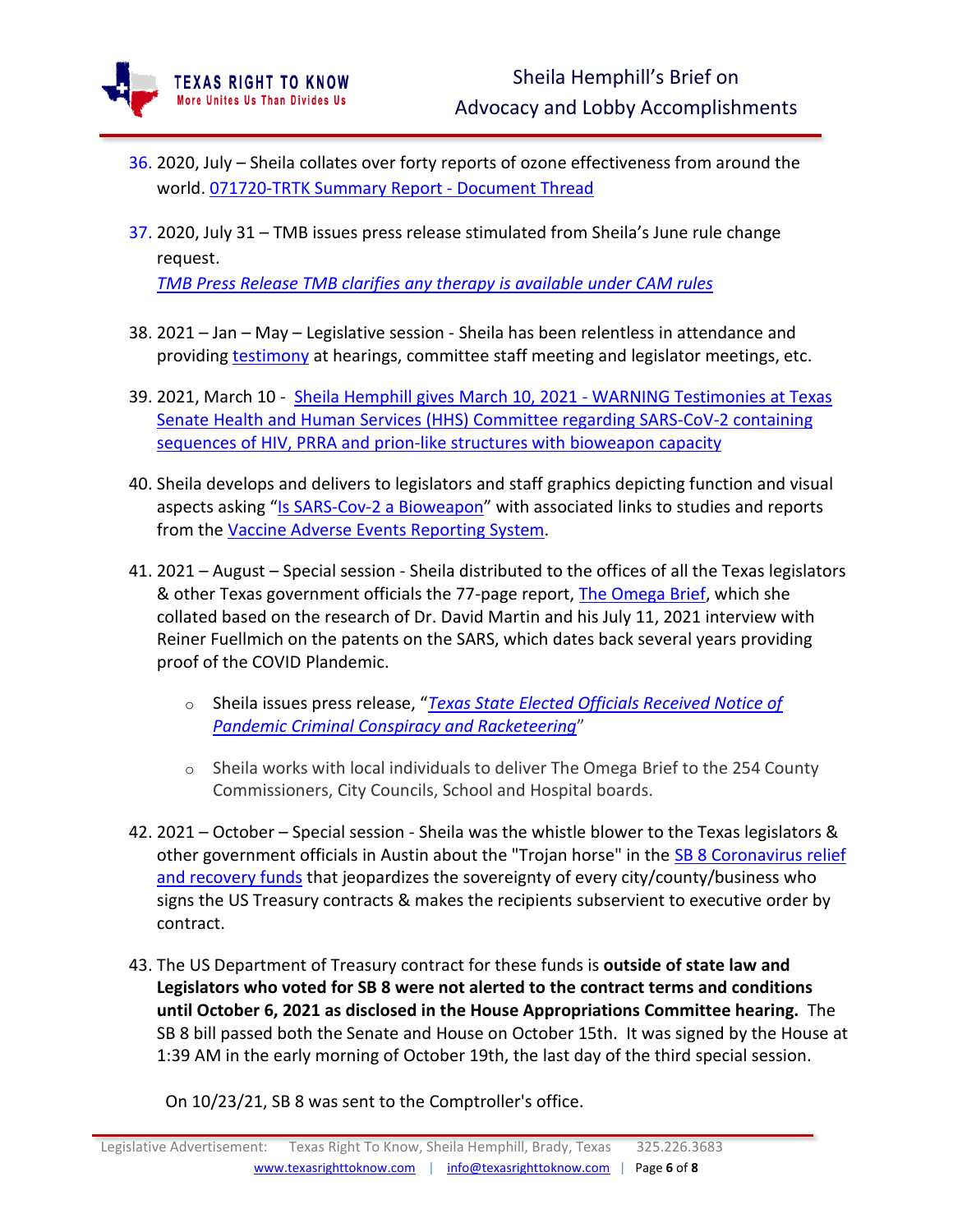

**FEXAS RIGHT TO KNOW** More Unites Us Than Divides Us

> *"President Biden recently issued a federal executive order directing federal departments and agencies to begin including a clause in federal "contract and contract-like instruments" specifying that contractors must comply with "workplace safety protocols" that would apply to "all covered contractor employees, including contractor or subcontractor employees." These protocols will now include a requirement that covered employees receive a COVID-19 vaccination. Thus, President Biden's order potentially conditions the continuation of federal funding on your agency's cooperation in compelling your employees to receive a COVID-19 vaccination."*

- $\circ$  On November 8, Governor Abbott signed SB 8 [87th](https://capitol.texas.gov/BillLookup/Actions.aspx?LegSess=873&Bill=SB8) (3) bill that appropriated [\\$16.3](https://capitol.texas.gov/BillLookup/Actions.aspx?LegSess=873&Bill=SB8) billion [Coronavirus](https://capitol.texas.gov/BillLookup/Actions.aspx?LegSess=873&Bill=SB8) State and Local Fiscal Recovery funds. For populations under 50,000 known as Non-Entitlement Units (NEU), these funds are administered by Texas Department of Emergency [Management](https://tdem.texas.gov/clfrf/) for various local governments. Governor Abbott did not address the concerns that the Recipients of the state and local funds must enter into contract with the US Department of Treasury where the terms and conditions **require Recipients to comply with federal executive orders**. By the statement below, we have reasonable evidence that Governor Abbott's office received the concerns of this veto campaign since he addressed the current federal overreach concerns of COVID-19 vaccination mandate. The Veto SB 8 campaign concerns are much broader than this current vaccine mandate but rather **any federal executive order that can make state and local governments subservient to "stroke of the pen" actions.**
- o Sheila wages SB 8 Veto campaign before Governor Abbott signed the bill November 8<sup>th</sup>. The Governor failed to defend Texans against these contractual federal executive orders, which will be upheld constitutionally per Article 1 [Section](https://constitution.congress.gov/constitution/article-1/) 10 of the US constitution, "No state shall … pass any…law impairing the obligation of contracts." The fact that the US Treasury contract terms and conditions subject the recipients to a cascade of compliance requirements reaching employees, subcontractors, and even customers is troubling since we know his office was informed of these concerns. The defense of this transfer of sovereignty of local governments by US Treasury contract now falls on the citizens of each of the 254 counties and over 2,000 municipalities and communities in Texas to stop these contracts.
- 44. Sheila issue press release, "Will Governor Abbott Save Texas From Transfer Of Sovereignty [By Contract?](https://www.prnewswire.com/news-releases/will-governor-abbott-save-texas-from-transfer-of-sovereignty-by-contract-301409905.html)
- 45. 2021, December 14 [Governor Abbott Instructs State Agency Leaders To Review New](https://gov.texas.gov/news/post/governor-abbott-instructs-state-agency-leaders-to-review-new-federal-funding-agreements-contracts)  [Federal Funding Agreements, Contracts](https://gov.texas.gov/news/post/governor-abbott-instructs-state-agency-leaders-to-review-new-federal-funding-agreements-contracts) - Now Governor Abbott is concerned about terms